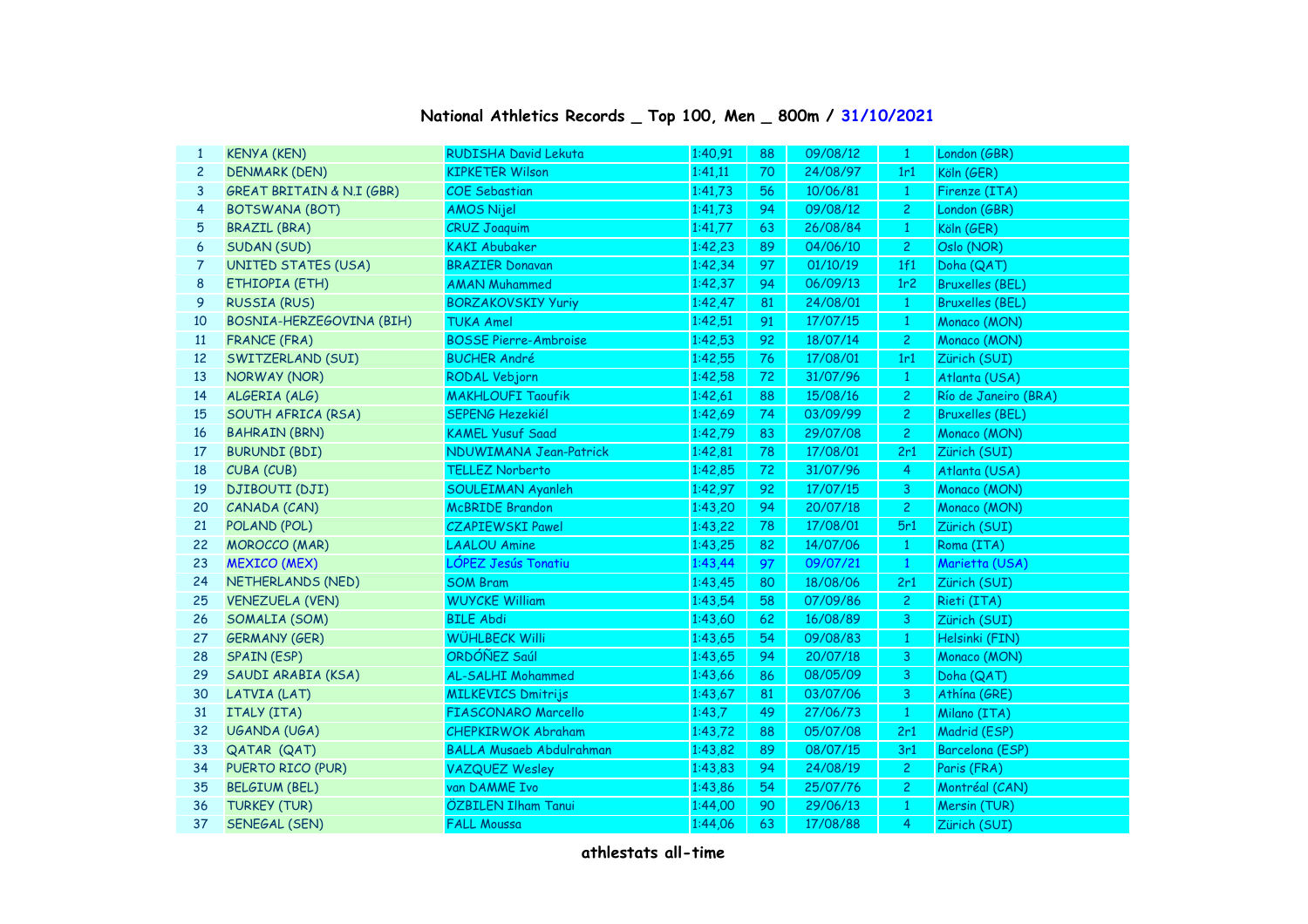| 38 | CROATIA (CRO)                | <b>SUSANJ Luciano</b>       | 1:44,07 | 48 | 04/09/74 | $\mathbf{1}$    | Roma (ITA)            |
|----|------------------------------|-----------------------------|---------|----|----------|-----------------|-----------------------|
| 39 | <b>FINLAND (FIN)</b>         | <b>SUHONEN Ari</b>          | 1:44,10 | 65 | 16/08/89 | $\overline{4}$  | Zürich (SUI)          |
| 40 | <b>AUSTRALIA (AUS)</b>       | <b>BOL Peter</b>            | 1:44,11 | 94 | 01/08/21 | 1sf2            | Tokyo (JPN)           |
| 41 | <b>KUWEIT (KUW)</b>          | AL-AZEMI Mohammad           | 1:44,13 | 82 | 03/07/06 | $\sqrt{5}$      | Athína (GRE)          |
| 42 | KOREA (SOUTH) (KOR)          | LEE Jin-il                  | 1:44,14 | 73 | 18/06/94 | $\mathbf{1}$    | Seoul (KOR)           |
| 43 | NEW ZEALAND (NZL)            | <b>SNELL Peter</b>          | 1:44,3  | 38 | 03/02/62 | $\mathbf{1}$    | Christchurch (NZL)    |
| 44 | COLOMBIA (COL)               | RODRÍGUEZ Rafith            | 1:44,31 | 89 | 15/05/11 | $\mathsf{3}$    | Belém (BRA)           |
| 45 | <b>BELARUS (BLR)</b>         | <b>ANANENKA Anis</b>        | 1:44,43 | 85 | 10/07/13 | $\,1\,$         | <b>Budapest (HUN)</b> |
| 46 | SWEDEN (SWE)                 | <b>KRAMER Andreas</b>       | 1:44,47 | 97 | 08/09/20 | $\overline{c}$  | Ostrava (CZE)         |
| 47 | <b>IRELAND (IRL)</b>         | <b>ENGLISH Mark</b>         | 1:44,71 | 93 | 29/06/21 | 2f1             | Castellón (ESP)       |
| 48 | IRAN (IRI)                   | <b>MORADI Sajad</b>         | 1:44,74 | 83 | 04/09/05 | $\overline{3}$  | <b>Incheon (KOR)</b>  |
| 49 | <b>SERBIA (SRB)</b>          | POPOVIC Slobodan            | 1:44,75 | 62 | 15/08/88 | $\overline{c}$  | Linz (AUT)            |
| 50 | GHANA (GHA)                  | <b>AMANKWAH Alex</b>        | 1:44,80 | 92 | 19/05/17 | $\mathbf{1}$    | Marietta (USA)        |
| 51 | LUXEMBURG (LUX)              | <b>FIEGEN David</b>         | 1:44,81 | 84 | 18/08/06 | 3r <sub>2</sub> | Zürich (SUI)          |
| 52 | NIGERIA (NGR)                | <b>IBADIN Edose</b>         | 1:44,81 | 93 | 01/08/20 | $\mathbf{1}$    | Alexandria (USA)      |
| 53 | CZECH REPUBLIC (CZE)         | <b>VYDRA Lukas</b>          | 1:44,84 | 73 | 12/08/98 | 6r1             | Zürich (SUI)          |
| 54 | PORTUGAL (POR)               | <b>SILVA Rui</b>            | 1:44,91 | 77 | 20/08/02 | $\overline{4}$  | San Sebastián (ESP)   |
| 55 | EGYPT (EGY)                  | <b>HAMADA Mohamed Ahmed</b> | 1:44,92 | 92 | 14/07/17 | $\overline{c}$  | Madrid (ESP)          |
| 56 | <b>ROMANIA (ROU)</b>         | <b>TECUCEANU Catalin</b>    | 1:44,93 | 99 | 14/09/21 | $\mathbf{1}$    | Zagreb (CRO)          |
| 57 | <b>SLOVAK REPUBLIC (SVK)</b> | REPCIK Jozef                | 1:44,94 | 86 | 12/06/08 | 4r1             | Ostrava (CZE)         |
| 58 | <b>TUNISIA (TUN)</b>         | <b>AYOUNI Abdessalem</b>    | 1:44,99 | 94 | 01/08/21 | 6sf1            | Tokyo (JPN)           |
| 59 | <b>GREECE (GRE)</b>          | <b>STROUBAKOS Panayotis</b> | 1:45,00 | 72 | 13/08/97 | 7r2             | Zürich (SUI)          |
| 60 | ZIMBABWE (ZIM)               | <b>NGIDHI Savieri</b>       | 1:45,03 | 68 | 15/06/96 | 4               | Caorle (ITA)          |
| 61 | <b>UKRAINE (UKR)</b>         | <b>MASUNOV Leonid</b>       | 1:45,08 | 62 | 22/06/84 | 3               | Kyiv (UKR)            |
| 62 | <b>SLOVENIA (SLO)</b>        | RUDOLF Žan                  | 1:45,15 | 93 | 04/08/21 | 2f2             | Pfungstadt (GER)      |
| 63 | JAMAICA (JAM)                | <b>NEWMAN Seymour</b>       | 1:45,2  | 53 | 29/06/77 | $\mathbf{2}$    | Helsinki (FIN)        |
| 64 | TANZANIA (TAN)               | <b>MWERA Samwel</b>         | 1:45,28 | 85 | 15/05/05 | $\mathbf{1}$    | Río de Janeiro (BRA)  |
| 65 | HUNGARY (HUN)                | <b>KORANYI Balazs</b>       | 1:45,39 | 74 | 07/07/99 | 3r <sub>2</sub> | Roma (ITA)            |
| 66 | TRINIDAD & TOBAGO (TTO)      | <b>KIRK Sherridan</b>       | 1:45,43 | 81 | 11/06/05 | 3               | Sacramento (USA)      |
| 67 | GUYANA (GUY)                 | <b>PRINCE Quamel</b>        | 1:45,58 | 94 | 17/05/19 | 2f1             | Marietta (USA)        |
| 68 | INDIA (IND)                  | <b>JOHNSON Jinson</b>       | 1:45,65 | 91 | 27/06/18 | $\mathbf{1}$    | Guwahati (IND)        |
| 69 | CHILE (CHI)                  | <b>SQUELLA Pablo</b>        | 1:45,75 | 63 | 12/08/90 | $\sqrt{5}$      | Hengelo (NED)         |
| 70 | JAPAN (JPN) =                | <b>KAWAMOTO Sho</b>         | 1:45,75 | 93 | 11/05/14 | $\mathbf{1}$    | Tokyo (JPN)           |
| 71 | HAITI (HAI)                  | <b>DESTINE Jean</b>         | 1:45,79 | 73 | 12/05/96 | 3               | Eagle Rock (USA)      |
| 72 | <b>ESTONIA (EST)</b>         | <b>UUSORG Urmet</b>         | 1:45,87 | 76 | 10/06/99 | $\mathbf{1}$    | Helsinki (FIN)        |
| 73 | IRAQ (IRQ)                   | <b>AKKAR Adnan Taess</b>    | 1:45,88 | 80 | 25/11/10 | $\overline{c}$  | Guangzhou (CHN)       |
| 74 | ARGENTINA (ARG)              | <b>MIGUELES Luis A</b>      | 1:46,01 | 65 | 14/06/86 | $\overline{4}$  | Bratislava (SVK)      |
| 75 | KIRGHIZISTAN (KGZ)           | <b>KAVESHNIKOV Boris</b>    | 1:46,04 | 74 | 15/07/99 | $\mathbf{1}$    | Moskva (RUS)          |
| 76 | <b>DOMINICAN REP. (DOM)</b>  | PERALTA Luis                | 1:46,13 | 99 | 15/05/21 | 1h3             | Los Angeles (USA)     |
| 77 | ZAMBIA (ZAM)                 | <b>MUMBA Prince</b>         | 1:46,14 | 84 | 01/07/11 | 4               | <b>Burnaby (CAN)</b>  |